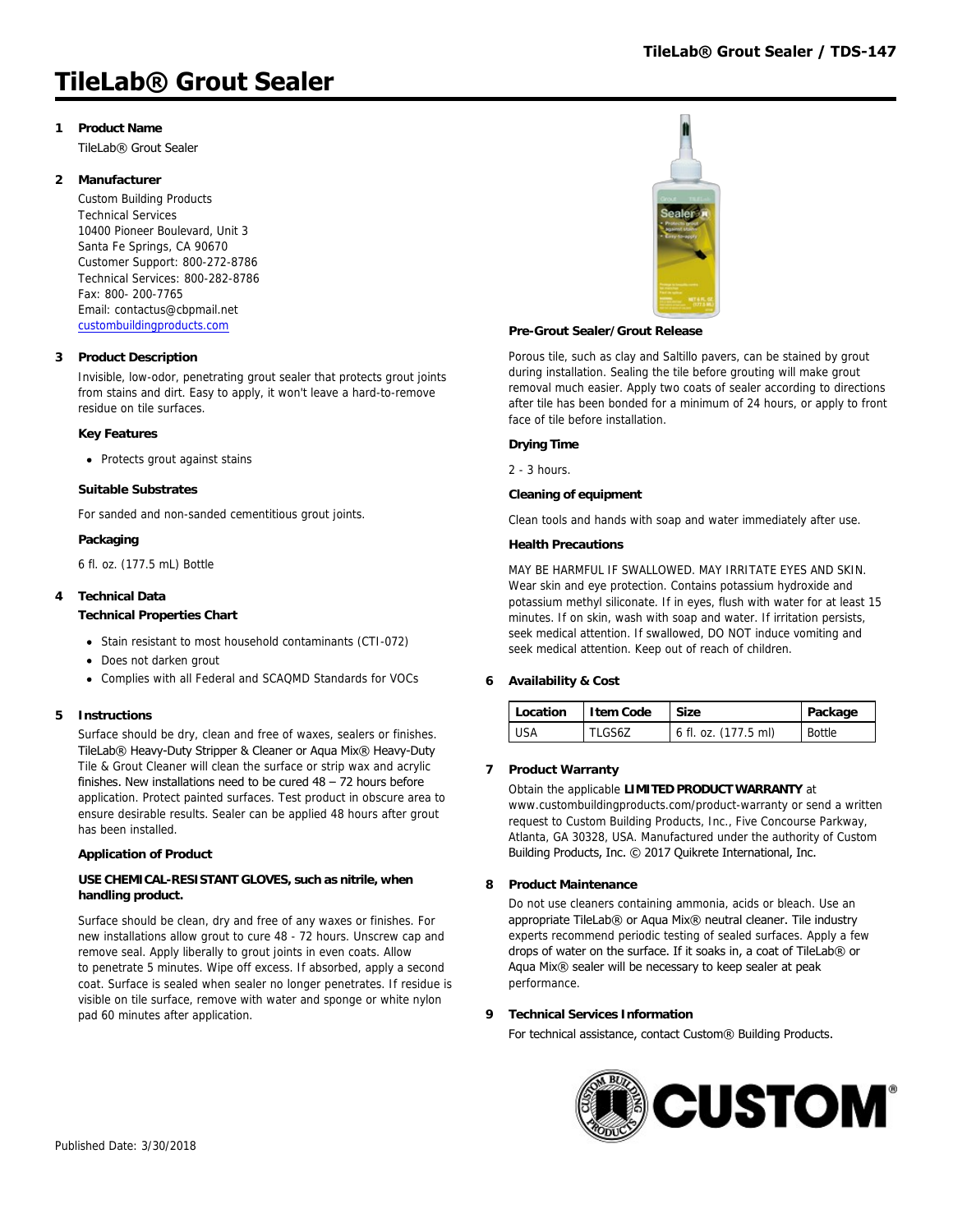# **TileLab® Grout Sealer**

# **10 Filing System**

Additional product information is available from the manufacturer upon request.

## **VOC Content**

No VOCs